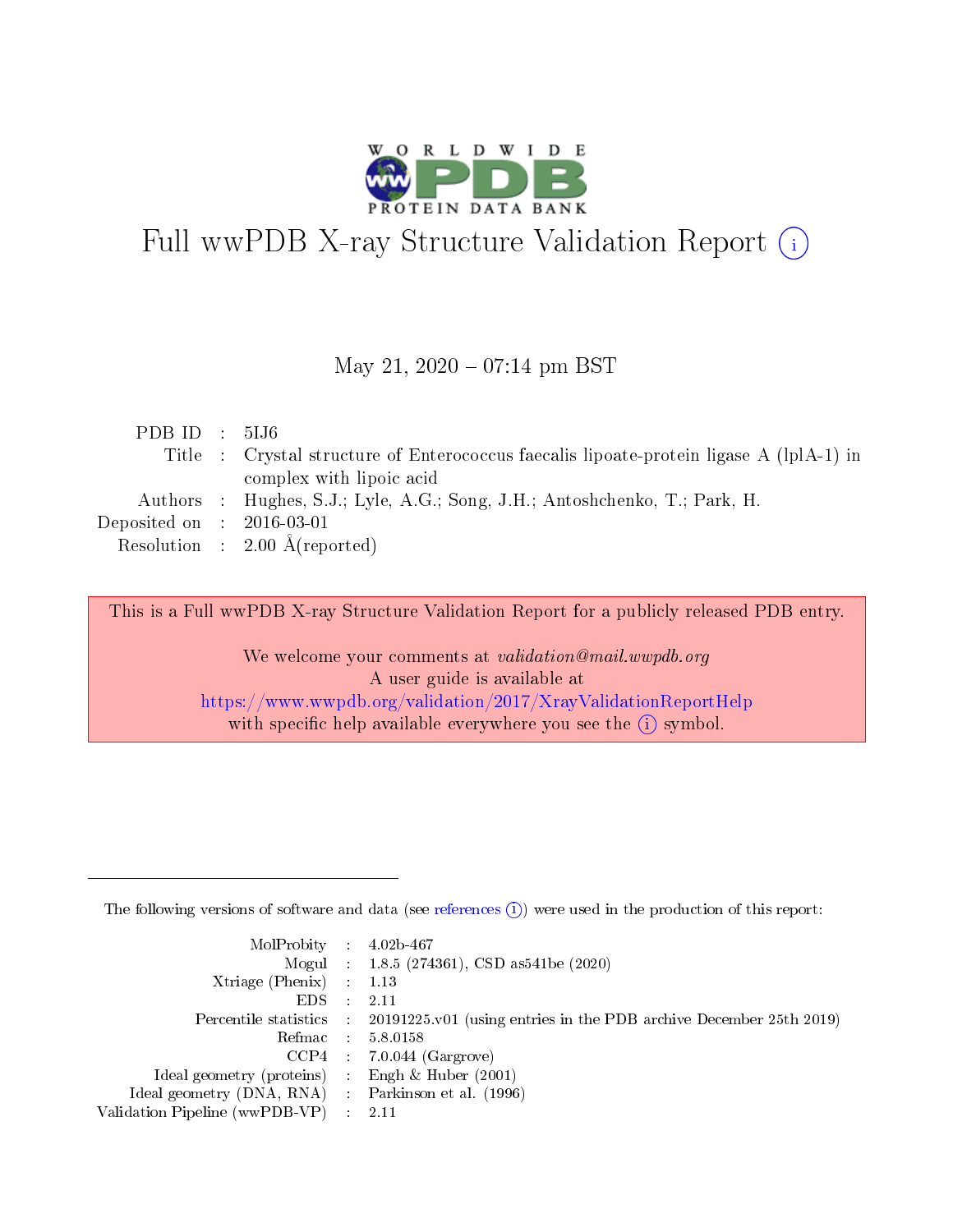# 1 [O](https://www.wwpdb.org/validation/2017/XrayValidationReportHelp#overall_quality)verall quality at a glance  $(i)$

The following experimental techniques were used to determine the structure: X-RAY DIFFRACTION

The reported resolution of this entry is 2.00 Å.

Percentile scores (ranging between 0-100) for global validation metrics of the entry are shown in the following graphic. The table shows the number of entries on which the scores are based.



| Metric                | Whole archive<br>$(\#\mathrm{Entries})$ | Similar resolution<br>$(\#\text{Entries},\,\text{resolution}\,\,\text{range}(\textup{\AA}))$ |
|-----------------------|-----------------------------------------|----------------------------------------------------------------------------------------------|
| $R_{free}$            | 130704                                  | $8085(2.00-2.00)$                                                                            |
| Clashscore            | 141614                                  | $9178(2.00-2.00)$                                                                            |
| Ramachandran outliers | 138981                                  | $9054(2.00-2.00)$                                                                            |
| Sidechain outliers    | 138945                                  | $9053(2.00-2.00)$                                                                            |
| RSRZ outliers         | 127900                                  | $7900(2.00-2.00)$                                                                            |

The table below summarises the geometric issues observed across the polymeric chains and their fit to the electron density. The red, orange, yellow and green segments on the lower bar indicate the fraction of residues that contain outliers for  $>=3, 2, 1$  and 0 types of geometric quality criteria respectively. A grey segment represents the fraction of residues that are not modelled. The numeric value for each fraction is indicated below the corresponding segment, with a dot representing fractions  $\epsilon=5\%$  The upper red bar (where present) indicates the fraction of residues that have poor fit to the electron density. The numeric value is given above the bar.

| Mol | $\cap$ hain | Length | Quality of chain |    |
|-----|-------------|--------|------------------|----|
|     |             |        | 3%               |    |
|     |             | 355    | 88%              | 9% |

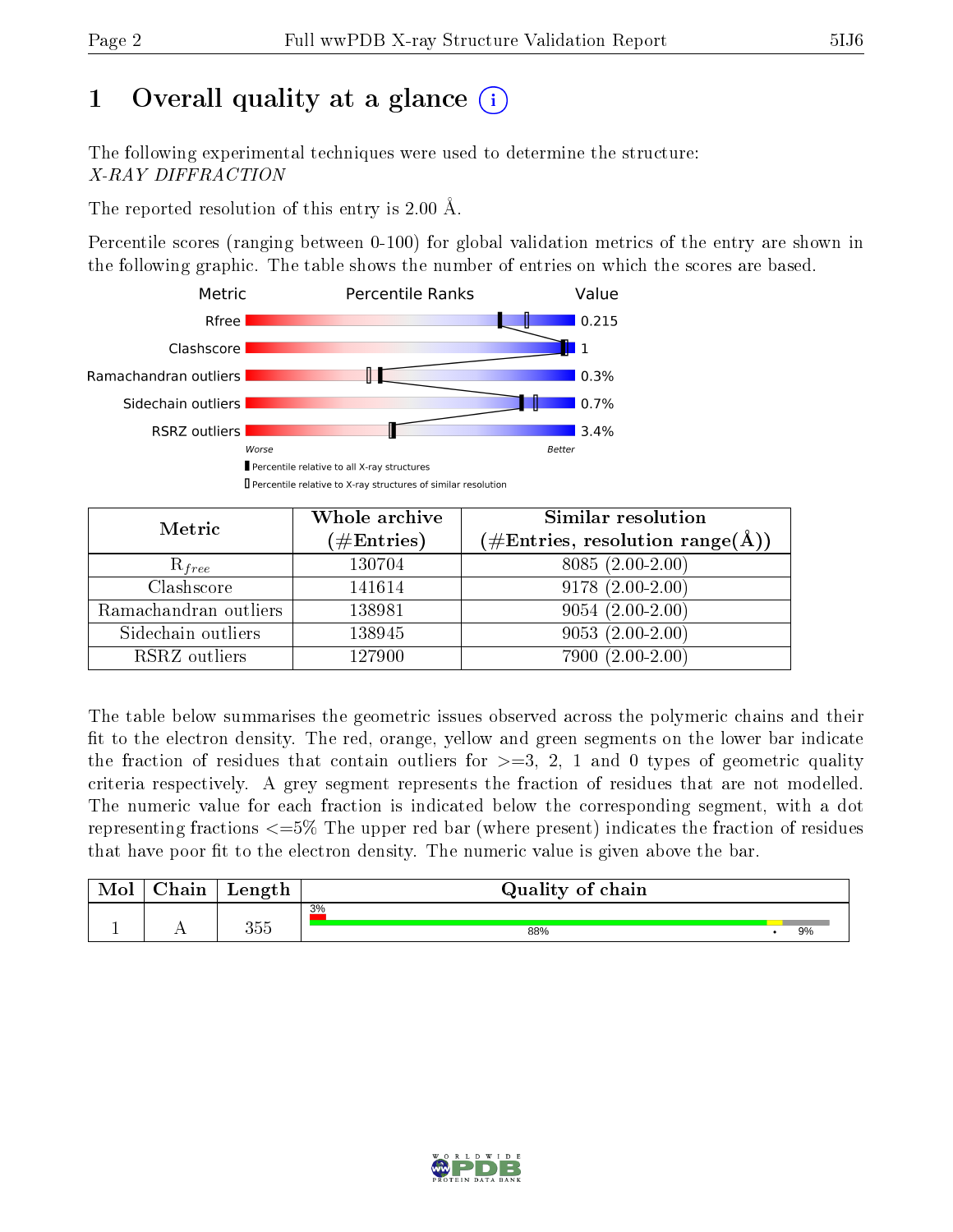# 2 Entry composition (i)

There are 5 unique types of molecules in this entry. The entry contains 2815 atoms, of which 0 are hydrogens and 0 are deuteriums.

In the tables below, the ZeroOcc column contains the number of atoms modelled with zero occupancy, the AltConf column contains the number of residues with at least one atom in alternate conformation and the Trace column contains the number of residues modelled with at most 2 atoms.

 $\bullet$  Molecule 1 is a protein called Lipoate-protein ligase.

| $_{\rm Chain}$ | <sup>'</sup> Residues | Atoms                |      |     |     | $\pm$ ZeroOcc $\pm$ | $\mid$ AltConf $\mid$ Trace |  |  |
|----------------|-----------------------|----------------------|------|-----|-----|---------------------|-----------------------------|--|--|
|                | 322                   | <b>Total</b><br>2619 | 1684 | 426 | 501 |                     |                             |  |  |

| Chain    | Residue        | Modelled   | Actual | Comment               | Reference            |
|----------|----------------|------------|--------|-----------------------|----------------------|
| A        | $-17$          | MET        |        | initiating methionine | <b>UNP Q838C1</b>    |
| $\bf{A}$ | $-16$          | <b>HIS</b> |        | expression tag        | <b>UNP Q838C1</b>    |
| A        | $-15$          | HIS        |        | expression tag        | Q838C1<br>UNP        |
| A        | $-14$          | HIS        |        | expression tag        | <b>UNP Q838C1</b>    |
| A        | $-13$          | <b>HIS</b> |        | expression tag        | <b>UNP Q838C1</b>    |
| A        | $-12$          | HIS        |        | expression tag        | <b>UNP Q838C1</b>    |
| A        | $-11$          | HIS        |        | expression tag        | <b>UNP Q838C1</b>    |
| A        | $-10$          | <b>SER</b> |        | expression tag        | <b>UNP Q838C1</b>    |
| A        | $-9$           | <b>SER</b> |        | expression tag        | <b>UNP Q838C1</b>    |
| А        | $-8$           | <b>GLY</b> |        | expression tag        | <b>UNP Q838C1</b>    |
| A        | $-7$           | ARG        |        | expression tag        | <b>UNP Q838C1</b>    |
| А        | $-6$           | <b>GLU</b> |        | expression tag        | <b>UNP Q838C1</b>    |
| A        | $-5$           | <b>ASN</b> |        | expression tag        | <b>UNP Q838C1</b>    |
| A        | $-4$           | <b>LEU</b> |        | expression tag        | Q838C1<br>UNP        |
| A        | $-3$           | <b>TYR</b> |        | expression tag        | <b>UNP</b><br>Q838C1 |
| A        | $-2$           | PHE        |        | expression tag        | <b>UNP</b><br>Q838C1 |
| А        | $-1$           | <b>GLN</b> |        | expression tag        | UNP<br>Q838C1        |
| А        | $\overline{0}$ | <b>GLY</b> |        | expression tag        | <b>UNP Q838C1</b>    |

There are 18 discrepancies between the modelled and reference sequences:

• Molecule 2 is LIPOIC ACID (three-letter code: LPA) (formula:  $C_8H_{14}O_2S_2$ ).

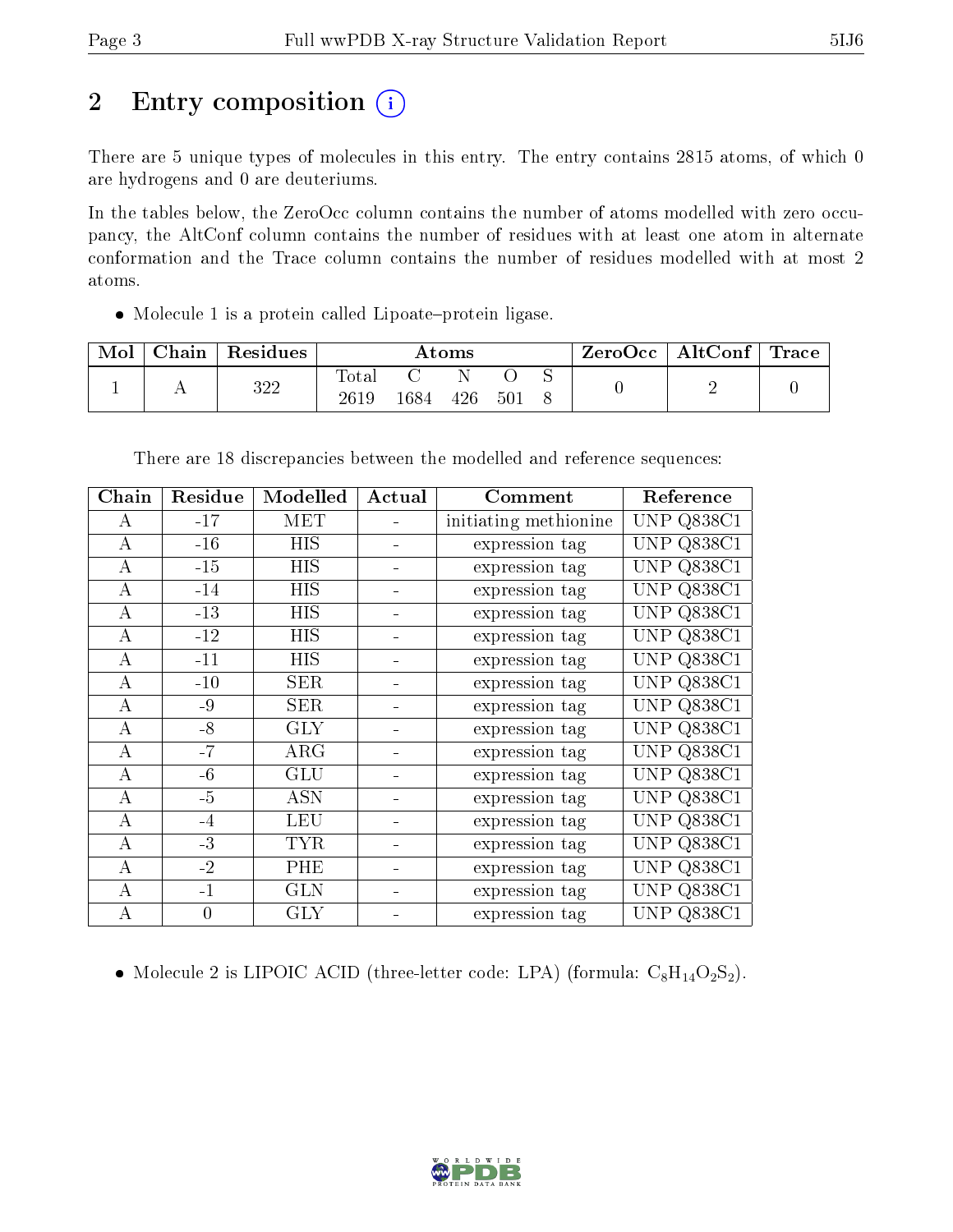

|  | $\text{Mol}$   Chain   Residues | Atoms     |  |  | ZeroOcc   AltConf |  |
|--|---------------------------------|-----------|--|--|-------------------|--|
|  |                                 | Total C O |  |  |                   |  |
|  |                                 |           |  |  |                   |  |

• Molecule 3 is SULFATE ION (three-letter code: SO4) (formula:  $O_4S$ ).



| Mol | $Chain$ Residues | Atoms |  |  | $ZeroOcc$   AltConf |  |
|-----|------------------|-------|--|--|---------------------|--|
|     |                  | Total |  |  |                     |  |

Molecule 4 is CHLORIDE ION (three-letter code: CL) (formula: Cl).

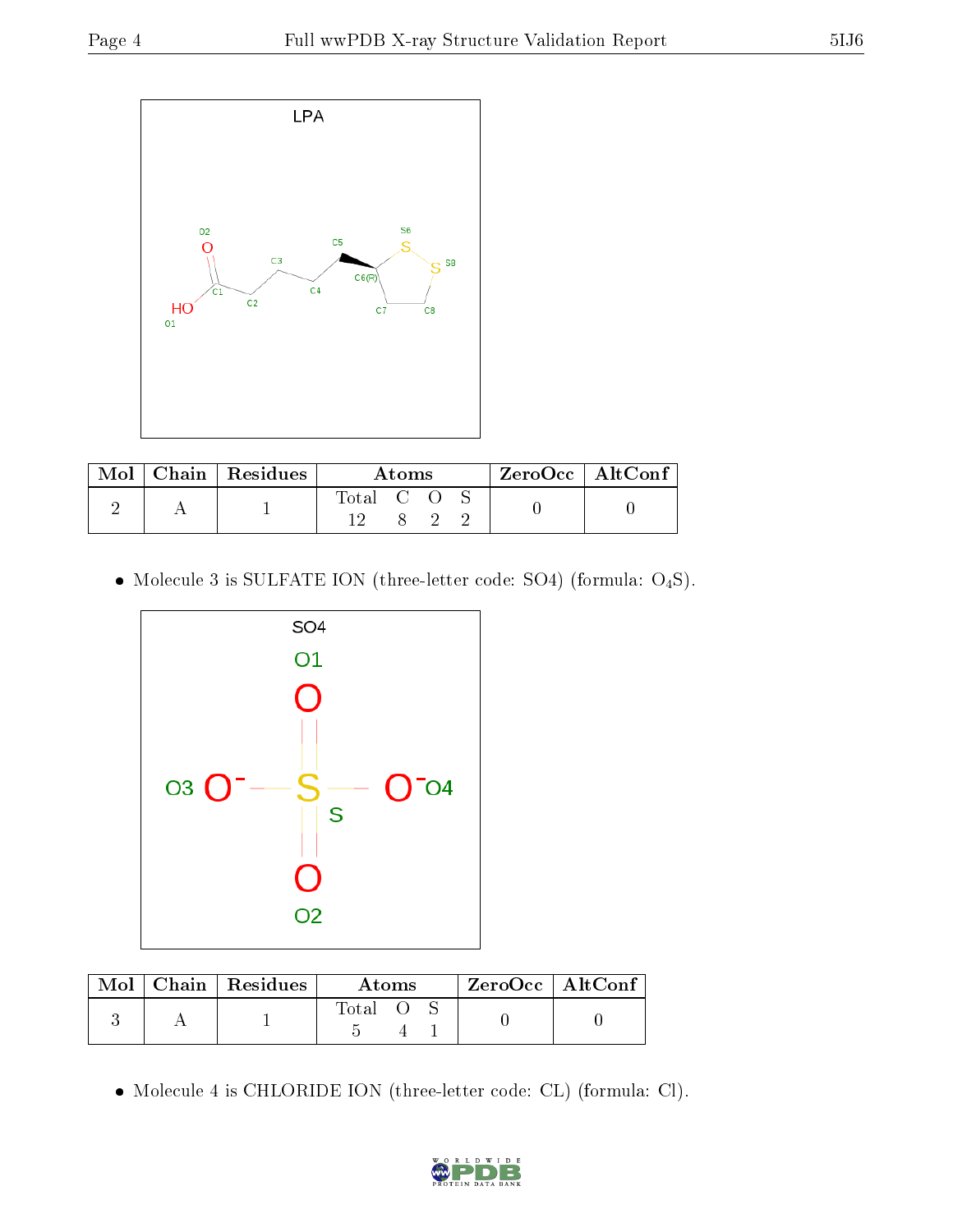|  | $\text{Mol}$   Chain   Residues | Atoms    | ZeroOcc   AltConf |  |
|--|---------------------------------|----------|-------------------|--|
|  |                                 | Total Cl |                   |  |

 $\bullet\,$  Molecule 5 is water.

|  | Mol   Chain   Residues | Atoms        | ZeroOcc   AltConf |
|--|------------------------|--------------|-------------------|
|  |                        | Total<br>178 |                   |

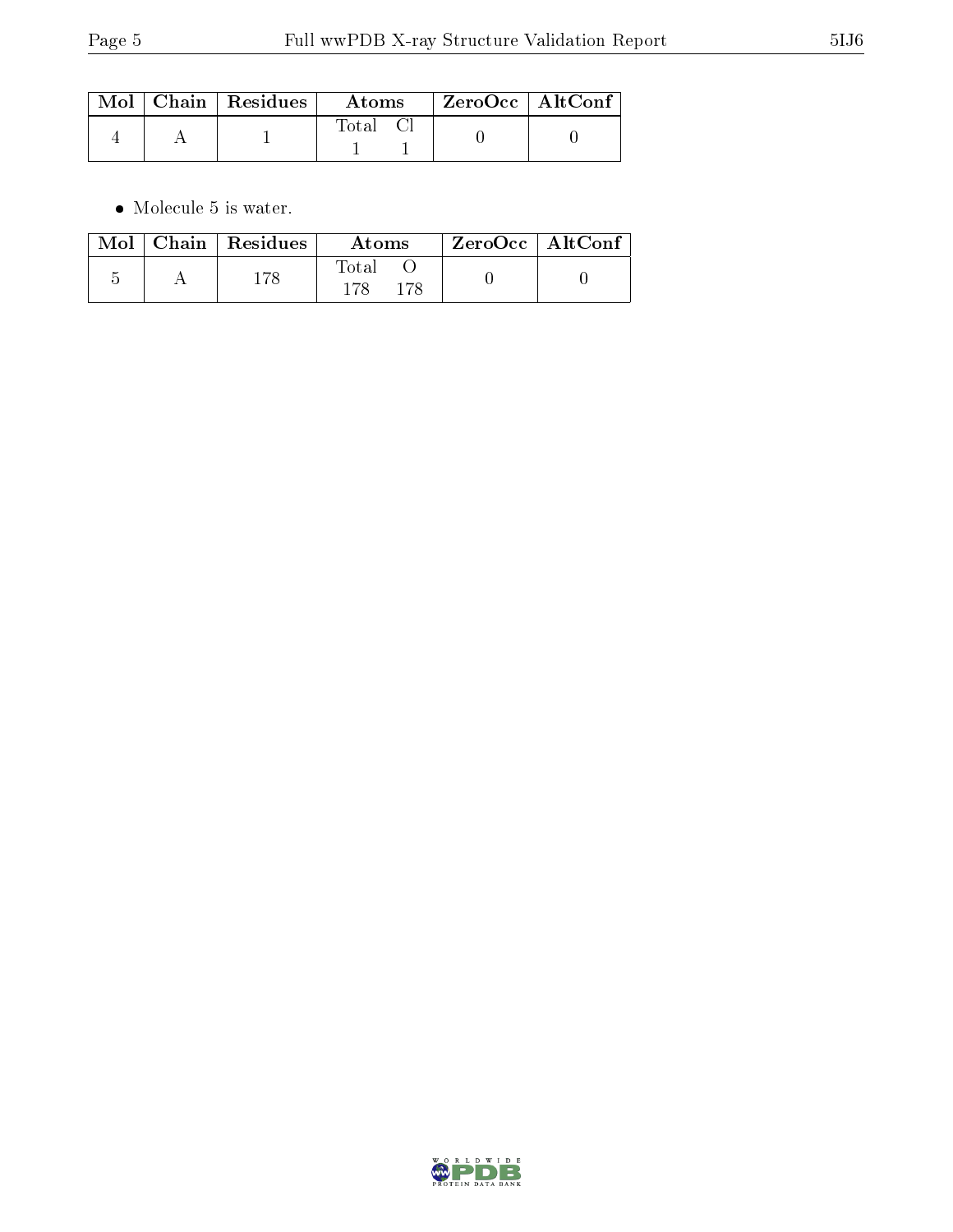# 3 Residue-property plots  $(i)$

These plots are drawn for all protein, RNA and DNA chains in the entry. The first graphic for a chain summarises the proportions of the various outlier classes displayed in the second graphic. The second graphic shows the sequence view annotated by issues in geometry and electron density. Residues are color-coded according to the number of geometric quality criteria for which they contain at least one outlier: green  $= 0$ , yellow  $= 1$ , orange  $= 2$  and red  $= 3$  or more. A red dot above a residue indicates a poor fit to the electron density (RSRZ  $> 2$ ). Stretches of 2 or more consecutive residues without any outlier are shown as a green connector. Residues present in the sample, but not in the model, are shown in grey.



• Molecule 1: Lipoate-protein ligase

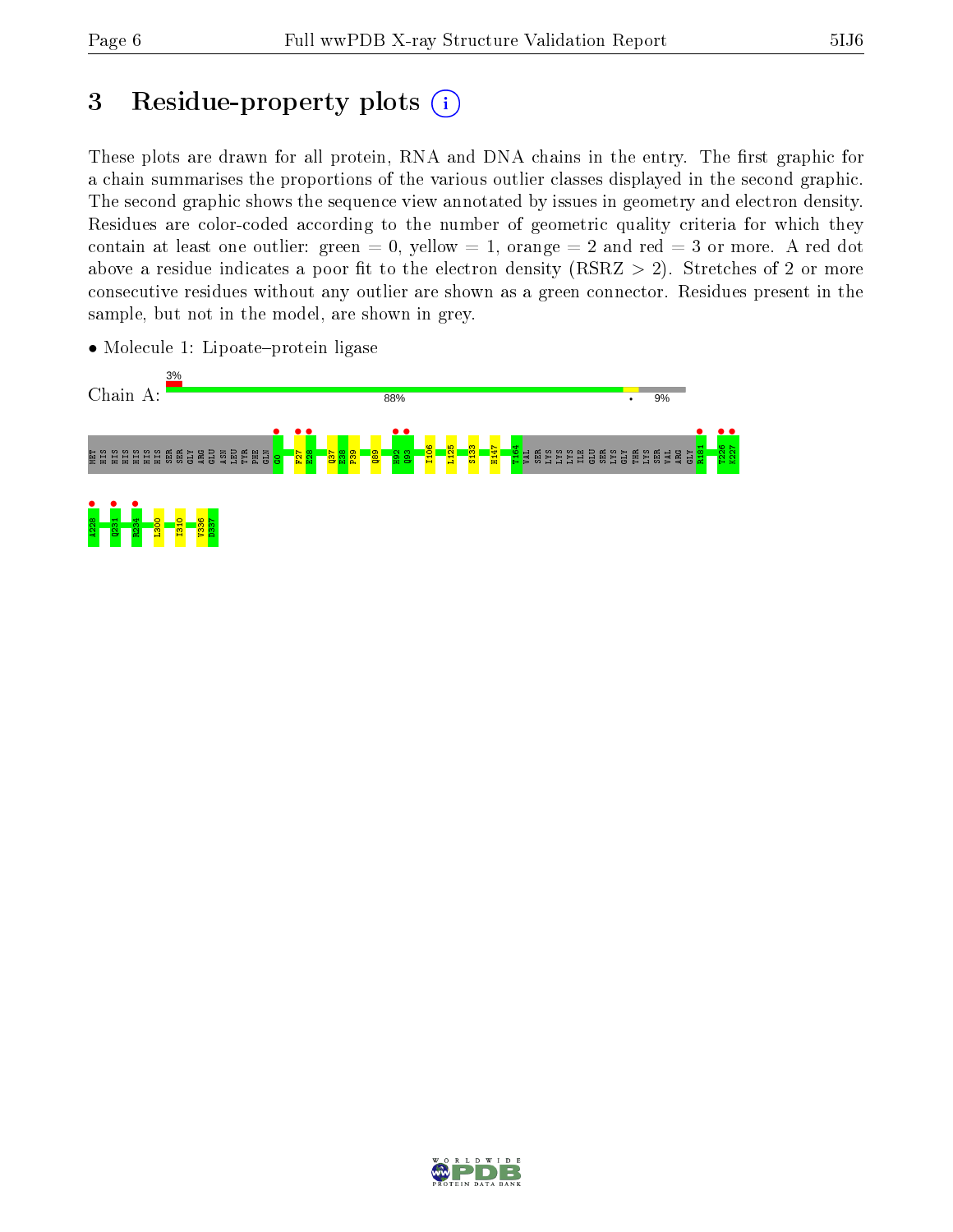# 4 Data and refinement statistics  $(i)$

| Property                                                         | Value                                                        | Source     |
|------------------------------------------------------------------|--------------------------------------------------------------|------------|
| Space group                                                      | P 21 21 21                                                   | Depositor  |
| Cell constants                                                   | $70.91\text{\AA}$<br>$53.01\text{\AA}$<br>$106.47\text{\AA}$ | Depositor  |
| a, b, c, $\alpha$ , $\beta$ , $\gamma$                           | $90.00^\circ$<br>$90.00^\circ$<br>$90.00^{\circ}$            |            |
| Resolution $(A)$                                                 | $39.47 - 2.00$                                               | Depositor  |
|                                                                  | 39.44<br>$-2.00$                                             | <b>EDS</b> |
| % Data completeness                                              | 99.3 (39.47-2.00)                                            | Depositor  |
| (in resolution range)                                            | 99.4 (39.44-2.00)                                            | <b>EDS</b> |
| $R_{merge}$                                                      | 0.14                                                         | Depositor  |
| $\mathrm{R}_{sym}$                                               | (Not available)                                              | Depositor  |
| $\langle I/\sigma(I) \rangle^{-1}$                               | $3.17$ (at $2.00\text{\AA}$ )                                | Xtriage    |
| Refinement program                                               | REFMAC 5.7.0032                                              | Depositor  |
| $R, R_{free}$                                                    | 0.178,<br>0.207                                              | Depositor  |
|                                                                  | 0.188,<br>0.215                                              | DCC        |
| $R_{free}$ test set                                              | $\overline{1423}$ reflections $(5.12\%)$                     | wwPDB-VP   |
| Wilson B-factor $(A^2)$                                          | 26.5                                                         | Xtriage    |
| Anisotropy                                                       | 0.353                                                        | Xtriage    |
| Bulk solvent $k_{sol}(\text{e}/\text{A}^3), B_{sol}(\text{A}^2)$ | $0.35$ , $39.9$                                              | <b>EDS</b> |
| L-test for $\mathrm{twinning}^2$                                 | $< L >$ = 0.46, $< L2 >$ = 0.29                              | Xtriage    |
| Estimated twinning fraction                                      | $\overline{\text{No}}$ twinning to report.                   | Xtriage    |
| $F_o, F_c$ correlation                                           | 0.95                                                         | <b>EDS</b> |
| Total number of atoms                                            | $2815\,$                                                     | wwPDB-VP   |
| Average B, all atoms $(A^2)$                                     | 33.0                                                         | wwPDB-VP   |

Xtriage's analysis on translational NCS is as follows: The largest off-origin peak in the Patterson function is  $6.01\%$  of the height of the origin peak. No significant pseudotranslation is detected.

<sup>&</sup>lt;sup>2</sup>Theoretical values of  $\langle |L| \rangle$ ,  $\langle L^2 \rangle$  for acentric reflections are 0.5, 0.333 respectively for untwinned datasets, and 0.375, 0.2 for perfectly twinned datasets.



<span id="page-6-1"></span><span id="page-6-0"></span><sup>1</sup> Intensities estimated from amplitudes.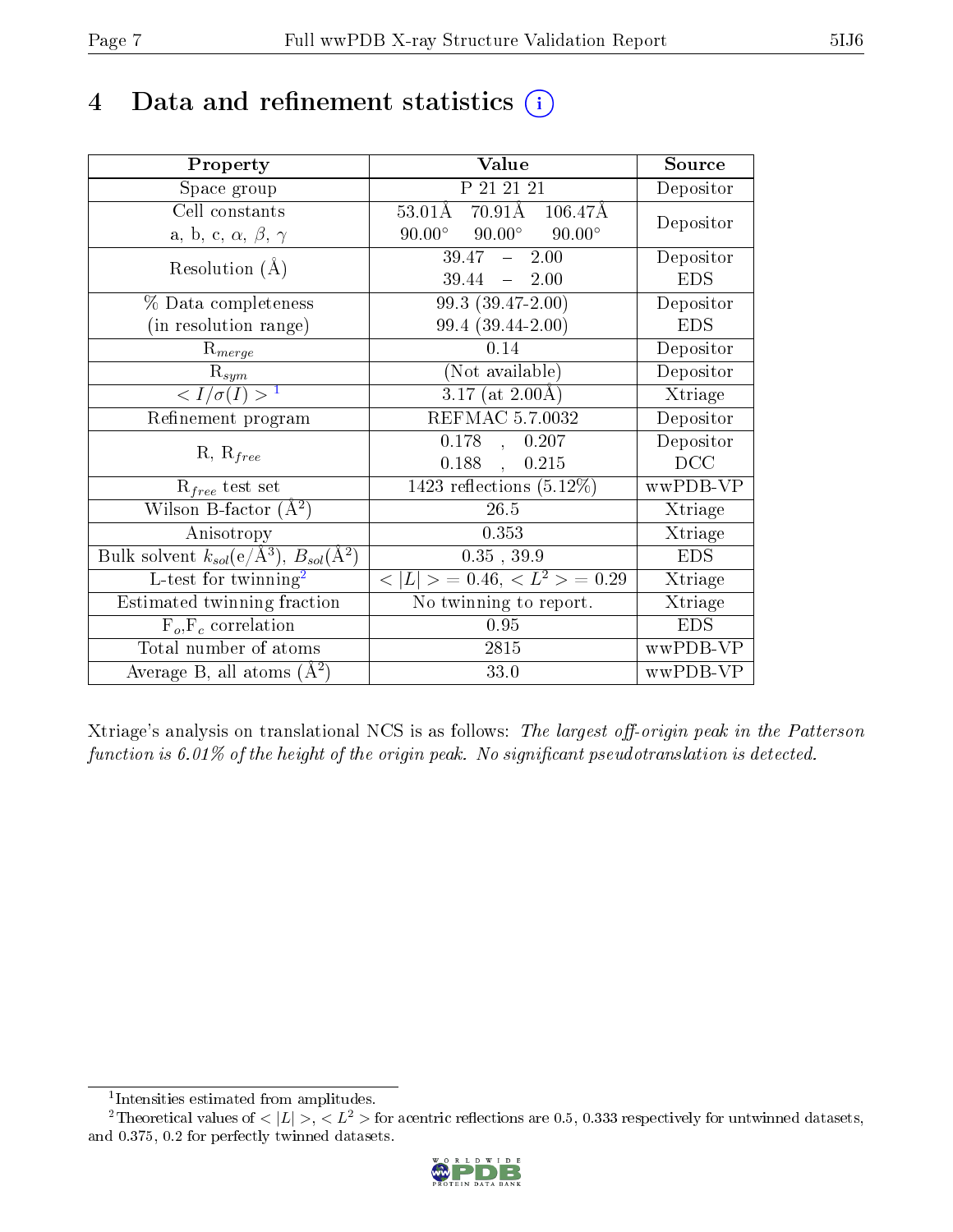# 5 Model quality  $(i)$

# 5.1 Standard geometry (i)

Bond lengths and bond angles in the following residue types are not validated in this section: SO4, LPA, CL

The Z score for a bond length (or angle) is the number of standard deviations the observed value is removed from the expected value. A bond length (or angle) with  $|Z| > 5$  is considered an outlier worth inspection. RMSZ is the root-mean-square of all Z scores of the bond lengths (or angles).

| $Mol$   Chain |      | Bond lengths                    | Bond angles |        |  |
|---------------|------|---------------------------------|-------------|--------|--|
|               |      | RMSZ $ #Z  > 5$ RMSZ $ #Z  > 5$ |             |        |  |
|               | 0.61 | 0/2666                          | 0.59        | 0/3594 |  |

There are no bond length outliers.

There are no bond angle outliers.

There are no chirality outliers.

There are no planarity outliers.

## 5.2 Too-close contacts  $(i)$

In the following table, the Non-H and H(model) columns list the number of non-hydrogen atoms and hydrogen atoms in the chain respectively. The H(added) column lists the number of hydrogen atoms added and optimized by MolProbity. The Clashes column lists the number of clashes within the asymmetric unit, whereas Symm-Clashes lists symmetry related clashes.

|  |      |      | Mol   Chain   Non-H   H(model)   H(added)   Clashes   Symm-Clashes |
|--|------|------|--------------------------------------------------------------------|
|  | 2619 | 2600 |                                                                    |
|  |      |      |                                                                    |
|  |      |      |                                                                    |
|  |      |      |                                                                    |
|  | 178  |      |                                                                    |
|  | 2815 | 2613 |                                                                    |

The all-atom clashscore is defined as the number of clashes found per 1000 atoms (including hydrogen atoms). The all-atom clashscore for this structure is 1.

All (5) close contacts within the same asymmetric unit are listed below, sorted by their clash magnitude.

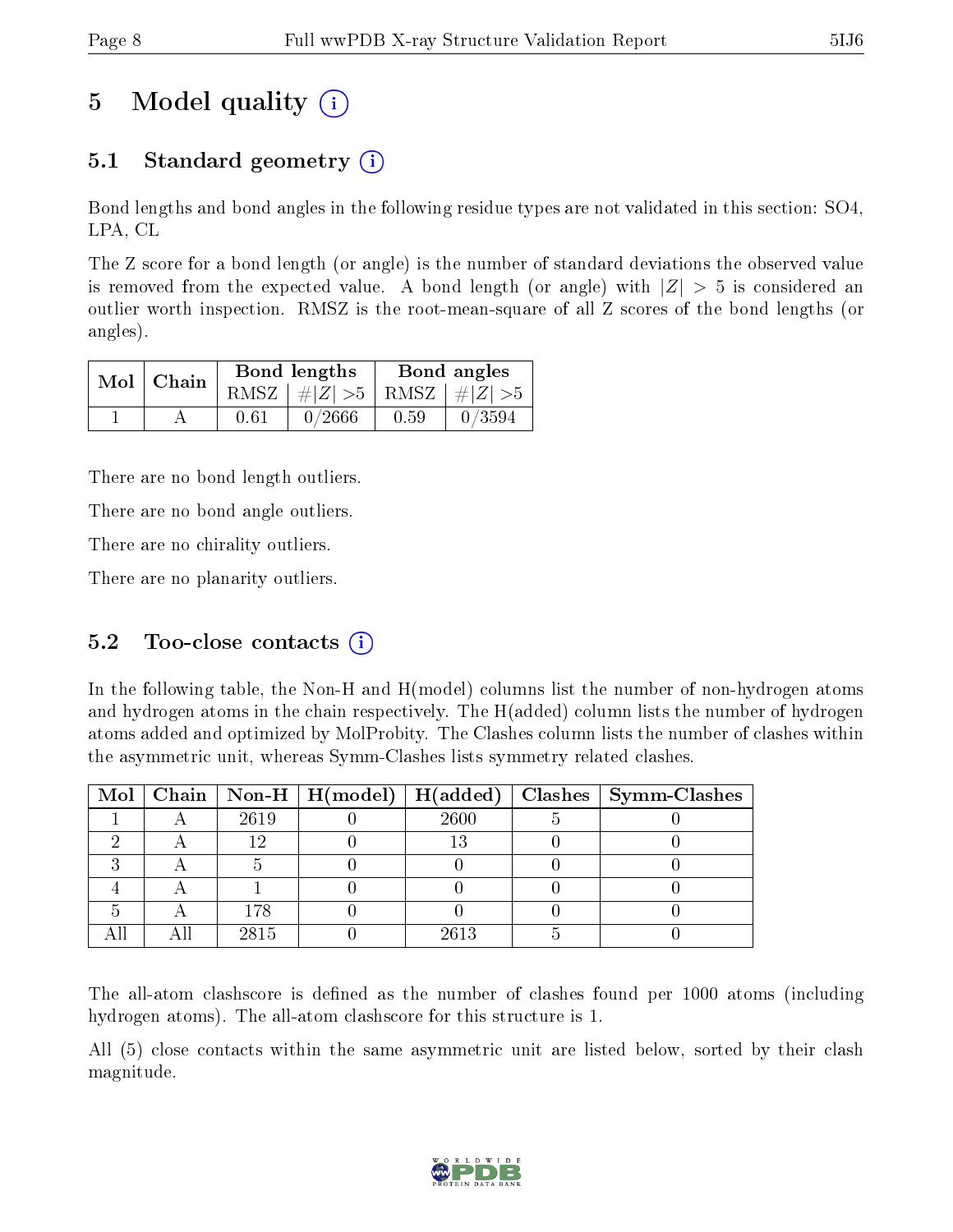| Atom-1                  | Atom-2              | Interatomic<br>distance $(A)$ | Clash<br>overlap $(A)$ |
|-------------------------|---------------------|-------------------------------|------------------------|
| 1: A: 125: LEU: HB2     | 1:A:133:SER:HB3     | 1.89                          | 0.55                   |
| 1:A:27:PHE:CD1          | 1: A:89: GLN: HG3   | 2.42                          | 0.54                   |
| 1: A:310: ILE: HD12     | 1: A: 336: VAL: CG1 | 2.42                          | 0.50                   |
| $1:$ A:106: ILE: HD11   | 1:A:125:LEU:HD22    | 1.99                          | 0.44                   |
| $1: A:300:$ LEU:HD $23$ | $1: A:300:$ LEU:HA  | 189                           | (0.40)                 |

There are no symmetry-related clashes.

## 5.3 Torsion angles (i)

#### 5.3.1 Protein backbone  $(i)$

In the following table, the Percentiles column shows the percent Ramachandran outliers of the chain as a percentile score with respect to all X-ray entries followed by that with respect to entries of similar resolution.

The Analysed column shows the number of residues for which the backbone conformation was analysed, and the total number of residues.

| $\mid$ Mol $\mid$ Chain $\mid$ | Analysed Favoured   Allowed   Outliers   Percentiles |  |  |  |
|--------------------------------|------------------------------------------------------|--|--|--|
|                                | $ 320/355 (90\%) 315 (98\%) 4 (1\%) 1 (0\%) 41 37$   |  |  |  |

All (1) Ramachandran outliers are listed below:

| Mol | Chain | Res | L'ype |
|-----|-------|-----|-------|
|     |       |     |       |

#### 5.3.2 Protein sidechains  $(i)$

In the following table, the Percentiles column shows the percent sidechain outliers of the chain as a percentile score with respect to all X-ray entries followed by that with respect to entries of similar resolution.

The Analysed column shows the number of residues for which the sidechain conformation was analysed, and the total number of residues.

| Mol   Chain | Analysed                                                  |  | Rotameric   Outliers   Percentiles |  |  |
|-------------|-----------------------------------------------------------|--|------------------------------------|--|--|
|             | $\mid$ 277/305 (91%) $\mid$ 275 (99%) $\mid$ 2(1%) $\mid$ |  | 84 88                              |  |  |

All (2) residues with a non-rotameric sidechain are listed below:

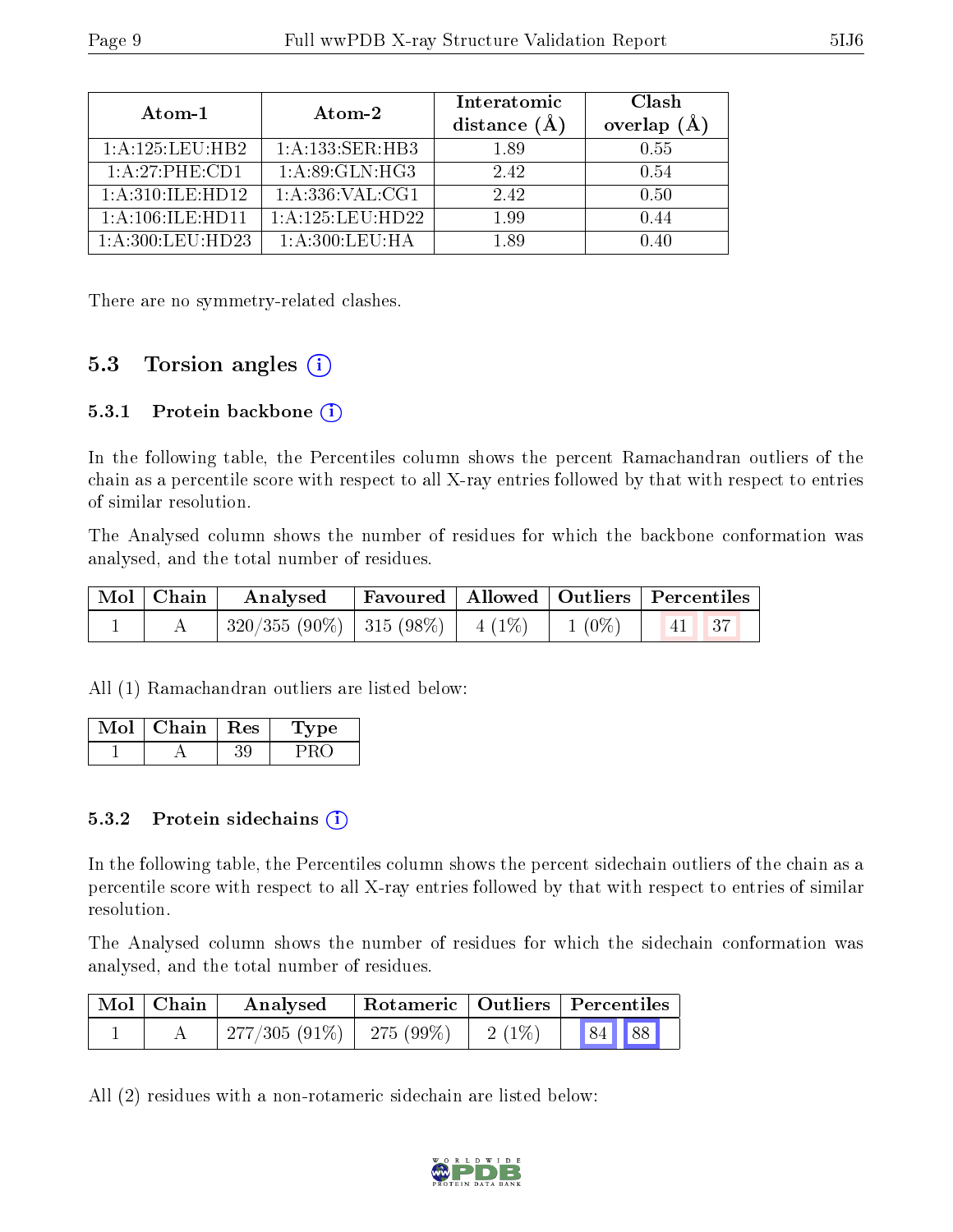| Mol | Chain | Res | Type  |
|-----|-------|-----|-------|
|     |       |     | -21 - |
|     |       |     |       |

Some sidechains can be flipped to improve hydrogen bonding and reduce clashes. There are no such sidechains identified.

#### 5.3.3 RNA  $(i)$

There are no RNA molecules in this entry.

### 5.4 Non-standard residues in protein, DNA, RNA chains (i)

There are no non-standard protein/DNA/RNA residues in this entry.

### 5.5 Carbohydrates (i)

There are no carbohydrates in this entry.

## 5.6 Ligand geometry (i)

Of 3 ligands modelled in this entry, 1 is monoatomic - leaving 2 for Mogul analysis.

In the following table, the Counts columns list the number of bonds (or angles) for which Mogul statistics could be retrieved, the number of bonds (or angles) that are observed in the model and the number of bonds (or angles) that are dened in the Chemical Component Dictionary. The Link column lists molecule types, if any, to which the group is linked. The Z score for a bond length (or angle) is the number of standard deviations the observed value is removed from the expected value. A bond length (or angle) with  $|Z| > 2$  is considered an outlier worth inspection. RMSZ is the root-mean-square of all Z scores of the bond lengths (or angles).

| Mol |                | $ $ Chain | Res | $Link \mid$     | Bond lengths |      |         |                   | Bond angles |      |
|-----|----------------|-----------|-----|-----------------|--------------|------|---------|-------------------|-------------|------|
|     | Type           |           |     |                 | Counts-      | RMSZ | $\# Z $ | $\mathrm{Counts}$ | RMSZ        | H  Z |
| ◡   | SO4            |           | 402 | $\qquad \qquad$ | 4.4.4        | 0.55 |         | 6,6,6             | 0.34        |      |
|     | $\mathsf{LPA}$ |           | 401 | $\blacksquare$  | 9,12,12      | 0.50 |         | 10,14,14          | 0.70        |      |

In the following table, the Chirals column lists the number of chiral outliers, the number of chiral centers analysed, the number of these observed in the model and the number defined in the Chemical Component Dictionary. Similar counts are reported in the Torsion and Rings columns. '-' means no outliers of that kind were identified.

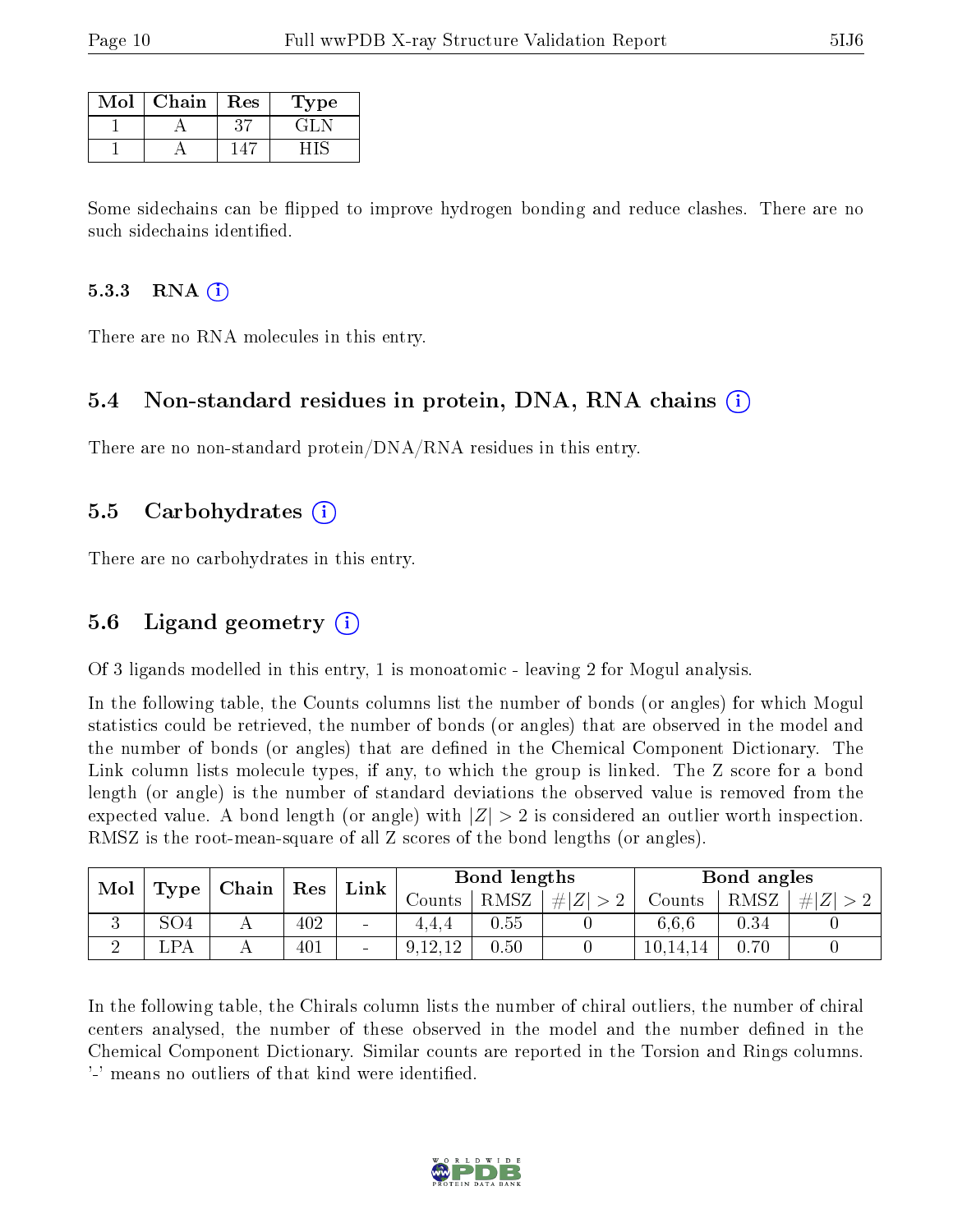| ٦<br>۰. |
|---------|
|---------|

|                   |        |     |                          | Mol   Type   Chain   Res   Link   Chirals   Torsions   Rings |  |
|-------------------|--------|-----|--------------------------|--------------------------------------------------------------|--|
| $\mathsf{L}$ LPA. | $AA$ 1 | 401 | <b>Contract Contract</b> | $\mid 0/5/14/14 \mid 0/1/1/1 \mid$                           |  |

There are no bond length outliers.

There are no bond angle outliers.

There are no chirality outliers.

There are no torsion outliers.

There are no ring outliers.

No monomer is involved in short contacts.

## 5.7 [O](https://www.wwpdb.org/validation/2017/XrayValidationReportHelp#nonstandard_residues_and_ligands)ther polymers (i)

There are no such residues in this entry.

## 5.8 Polymer linkage issues (i)

There are no chain breaks in this entry.

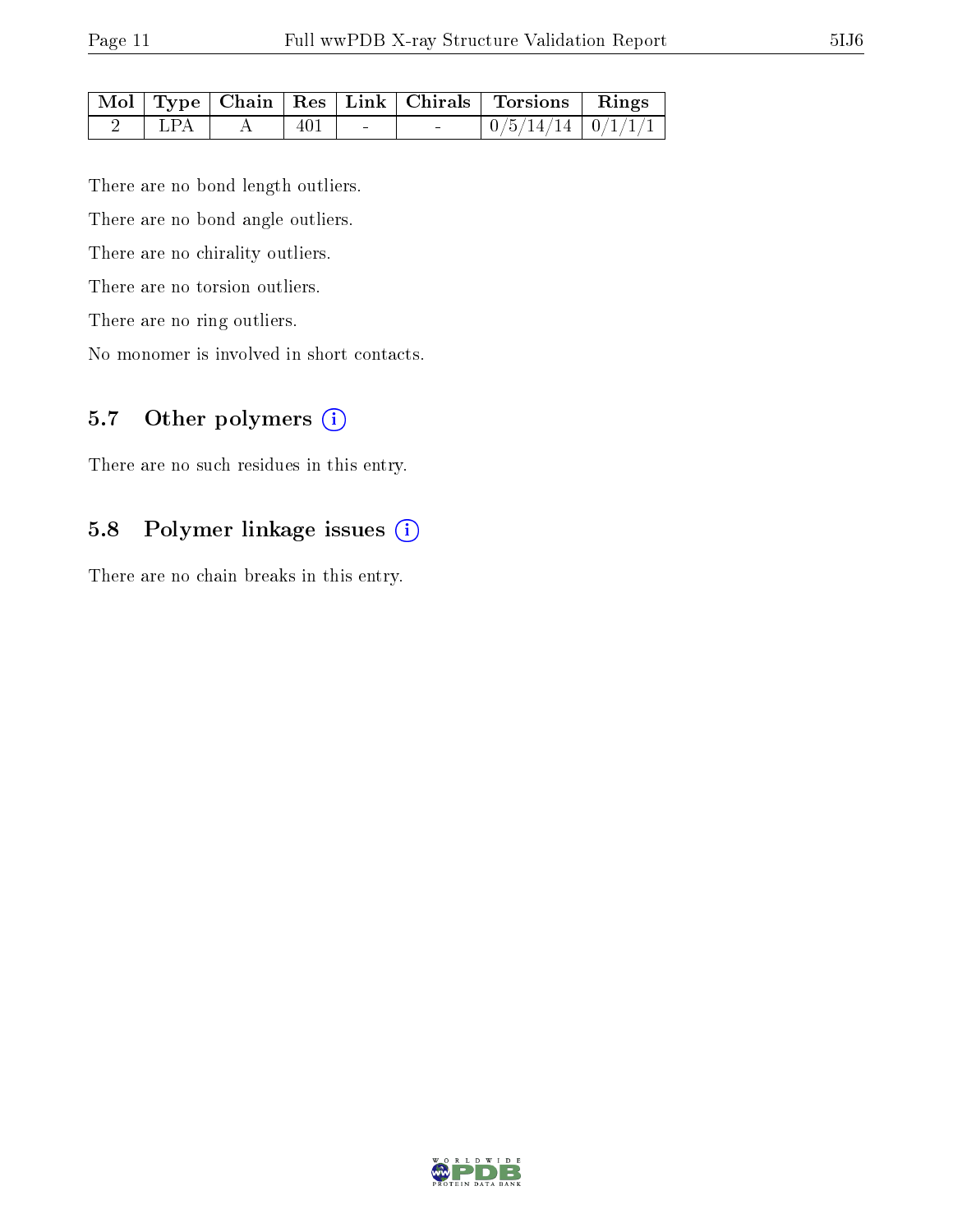# 6 Fit of model and data  $\left( \cdot \right)$

# 6.1 Protein, DNA and RNA chains (i)

In the following table, the column labelled  $#RSRZ> 2'$  contains the number (and percentage) of RSRZ outliers, followed by percent RSRZ outliers for the chain as percentile scores relative to all X-ray entries and entries of similar resolution. The OWAB column contains the minimum, median,  $95<sup>th</sup>$  percentile and maximum values of the occupancy-weighted average B-factor per residue. The column labelled  $Q< 0.9$  lists the number of (and percentage) of residues with an average occupancy less than 0.9.

| $\mid$ Mol $\mid$ Chain | Analysed      | $  <$ RSRZ $>$ | $\#\text{RSRZ}\text{>2}$          | $\mid$ OWAB(Å <sup>2</sup> ) $\mid$ Q<0.9 |  |
|-------------------------|---------------|----------------|-----------------------------------|-------------------------------------------|--|
|                         | 322/355 (90%) | $-0.08$        | 11 (3\%) 45   44   19, 30, 56, 96 |                                           |  |

All (11) RSRZ outliers are listed below:

| Mol | Chain        | Res | Type        | $\bf RSRZ$ |
|-----|--------------|-----|-------------|------------|
| 1   | А            | 27  | PHE         | 6.0        |
| 1   | A            | 28  | GLU         | 4.4        |
| 1   | A            | 93  | <b>GLN</b>  | 3.9        |
| 1   | A            | 92  | HIS         | 3.9        |
| 1   | A            | 181 | $\rm{ARG}$  | 3.6        |
| 1   | A            | 227 | <b>LYS</b>  | 3.2        |
| 1   | $\mathbf{A}$ | 228 | ALA         | 2.6        |
| 1   | A            | 226 | THR.        | 2.3        |
| 1   | А            | 0   | GLY         | 2.3        |
| 1   | A            | 234 | ${\rm ARG}$ | 2.2        |
|     |              | 231 | GLN         | 2.0        |

## 6.2 Non-standard residues in protein, DNA, RNA chains (i)

There are no non-standard protein/DNA/RNA residues in this entry.

## 6.3 Carbohydrates (i)

There are no carbohydrates in this entry.

## 6.4 Ligands  $(i)$

In the following table, the Atoms column lists the number of modelled atoms in the group and the number defined in the chemical component dictionary. The B-factors column lists the minimum,